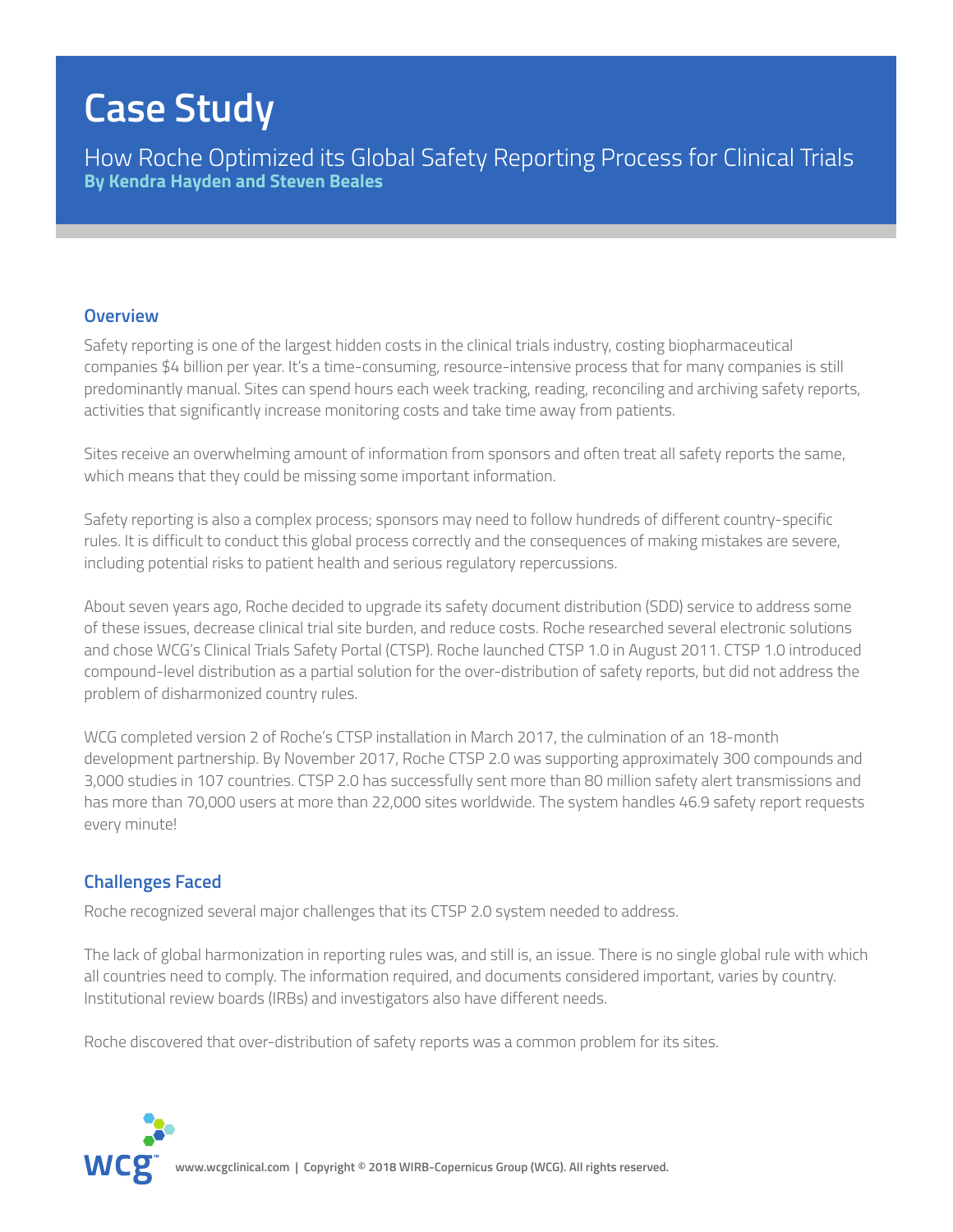## How Roche Optimized its Global Safety Reporting Process for Clinical Trials **By Kendra Hayden and Steven Beales**

Roche needed to determine how best to apply reporting rules consistently around the world and keep everyone informed about potential safety issues in a concise, efficient manner.

Its goal was to ensure that its sites and investigators had all the relevant safety data, while eliminating duplicate reports and unnecessary forms.

Roche also needed to manage global oversight of this process so that its staff could easily provide evidence of compliance when required.

#### **Process Followed**

Applying a Six Sigma management methodology to its SDD process, Roche determined how safety documents were created and processed. Then it defined and measured the problem. It reviewed feedback gathered over several years and looked for pain points and their root causes.

Roche engaged all relevant stakeholders to define global standards, determine what documents should be made available to the sites and IRBs, and identify who was responsible for making that happen. It then established country-alerting rules.

Roche employed WCG's CTSP workflow engine to simplify and streamline its SDD process. WCG automated Roche's entire safety reporting process providing a user interface to the CTSP workflow engine that was simple enough for business users without an IT background to configure by using picklists for each country-alerting rule.

#### **Solutions Implemented**

Roche defined the global laws that it needed to follow and worked with investigators to determine how to get that information to key stakeholders efficiently.

Then it included site feedback, factoring in what information its affiliates had been asking for and what appeared to be missing. For example, some countries wanted only domestic reports and others wanted aggregate reports to follow the local law. Roche also identified key contacts within each country to monitor updates to the local laws.

As part of its SDD training program, Roche encourages employees to consult with key clinical trial stakeholders and engage with their local health authorities to learn about upcoming regulatory changes.

Roche also restructured its safety reports, providing the most important information in an executive summary up front, and simplifying the documents overall. Site staff received all the information they required in the original notification, so they did not need to go to the portal to check the full SUSAR unless they needed additional information, further reducing site burden.